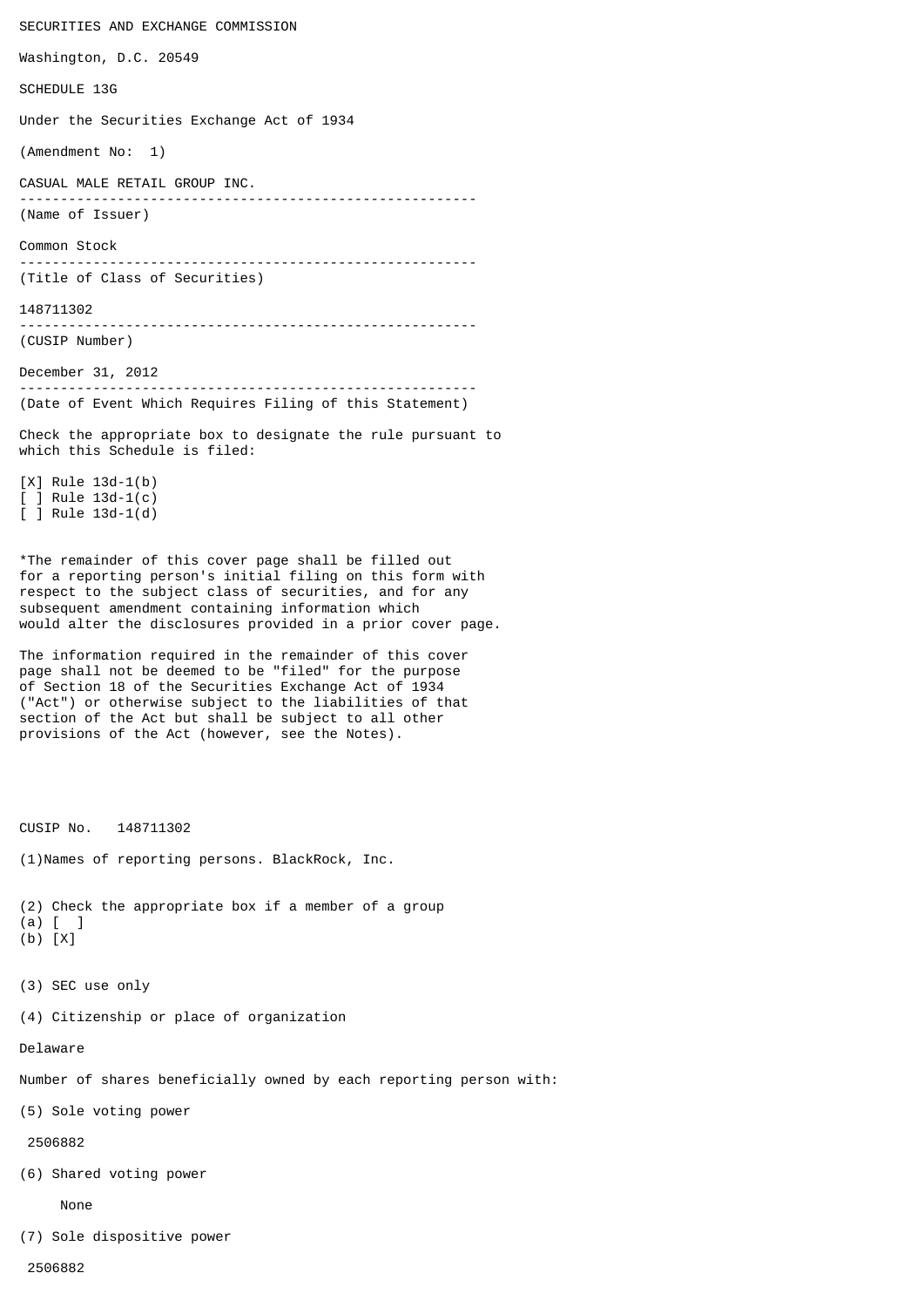```
(8) Shared dispositive power
      None
(9) Aggregate amount beneficially owned by each reporting person
  2506882
(10) Check if the aggregate amount in Row (9) excludes certain shares
(11) Percent of class represented by amount in Row 9
 5.16%
(12) Type of reporting person
HC
Item 1.
Item 1(a) Name of issuer:
      -----------------------------------------------------------------------
CASUAL MALE RETAIL GROUP INC.
Item 1(b) Address of issuer's principal executive offices:
-----------------------------------------------------------------------
555 Turnpike Street
Canton MA 02021
Item 2.
2(a) Name of person filing:
                           ----------------------------------------------------------------------
BlackRock, Inc.
2(b) Address or principal business office or, if none, residence:
-----------------------------------------------------------------------
BlackRock Inc.
40 East 52nd Street
New York, NY 10022
2(c) Citizenship:
                         --------------------------------------------------------------------
 See Item 4 of Cover Page
2(d) Title of class of securities:
                                       -------------------------------------------------------------------
Common Stock
2(e) CUSIP No.:
See Cover Page
Item 3.
If this statement is filed pursuant to Rules 13d-1(b), or 13d-2(b) or (c),
check whether the person filing is a:
[ ] Broker or dealer registered under Section 15 of the Act;
[ ] Bank as defined in Section 3(a)(6) of the Act;
[ ] Insurance company as defined in Section 3(a)(19) of the Act;
[ ] Investment company registered under Section 8 of the
Investment Company Act of 1940;
[ ] An investment adviser in accordance with Rule 13d-1(b)(1)(ii)(E);
[ ] An employee benefit plan or endowment fund in accordance with
```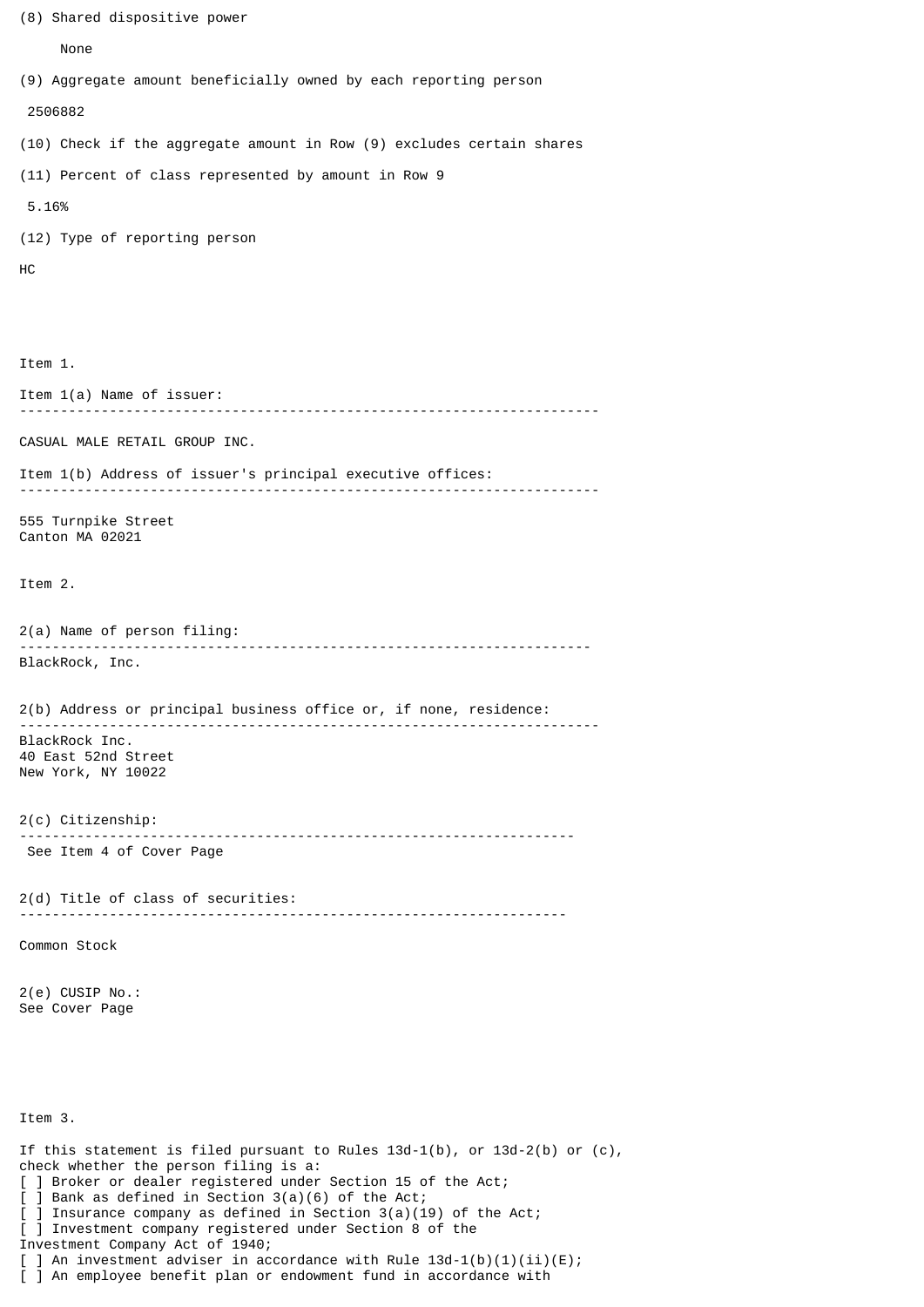Rule  $13d-1(b)(1)(ii)(F);$ [X] A parent holding company or control person in accordance with Rule  $13d-1(b)(1)(ii)(G);$ [ ] A savings associations as defined in Section 3(b) of the Federal Deposit Insurance Act (12 U.S.C. 1813); [ ] A church plan that is excluded from the definition of an investment company under section  $3(c)(14)$  of the Investment Company Act of 1940; [ ] A non-U.S. institution in accordance with Rule  $240.13d-1(b)(1)(ii)(J);$ [ ] Group, in accordance with Rule  $240.13d-1(b)(1)(ii)(K)$ . If filing as a non-U.S. institution in accordance with Rule  $240.13d-1(b)(1)(ii)(J)$ , please specify the type of institution: Item 4. Ownership Provide the following information regarding the aggregate number and percentage of the class of securities of the issuer identified in Item 1. Amount beneficially owned: 2506882 Percent of class 5.16% Number of shares as to which such person has: Sole power to vote or to direct the vote 2506882 Shared power to vote or to direct the vote None Sole power to dispose or to direct the disposition of 2506882 Shared power to dispose or to direct the disposition of

Item 5.

None

Ownership of 5 Percent or Less of a Class. If this statement is being filed to report the fact that as of the date hereof the reporting person has ceased to be the beneficial owner of more than 5 percent of the class of securities, check the following [ ].

Item 6. Ownership of More than 5 Percent on Behalf of Another Person

If any other person is known to have the right to receive or the power to direct the receipt of dividends from, or the proceeds from the sale of, such securities, a statement to that effect should be included in response to this item and, if such interest relates to more than 5 percent of the class, such person should be identified. A listing of the shareholders of an investment company registered under the Investment Company Act of 1940 or the beneficiaries of employee benefit plan, pension fund or endowment fund is not required.

Various persons have the right to receive or the power to direct the receipt of dividends from, or the proceeds from the sale of the common stock of CASUAL MALE RETAIL GROUP INC.. No one person's interest in the common stock of CASUAL MALE RETAIL GROUP INC.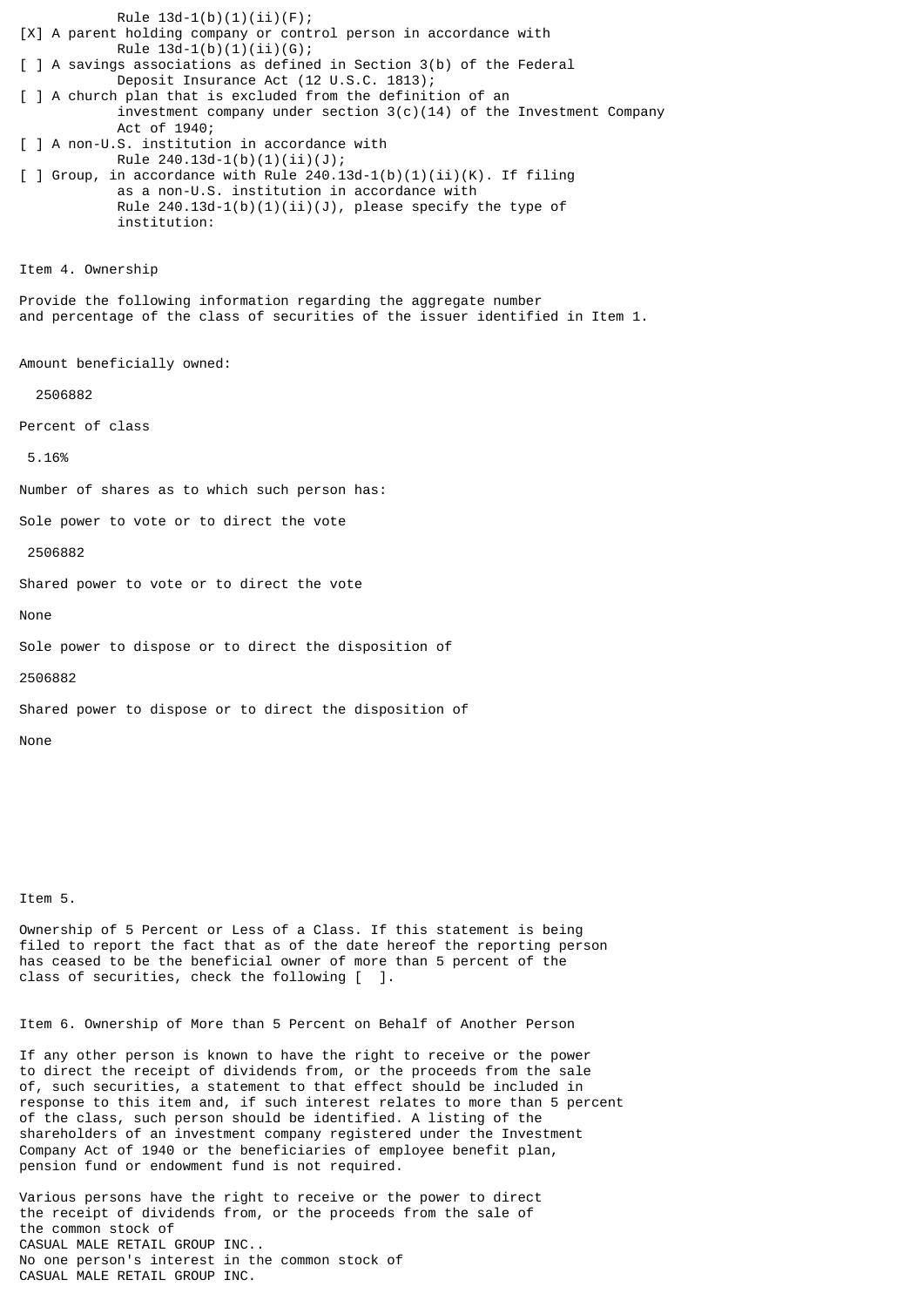is more than five percent of the total outstanding common shares.

Item 7. Identification and Classification of the Subsidiary Which Acquired the Security Being Reported on by the Parent Holding Company or Control Person.

See Exhibit A

Item 8. Identification and Classification of Members of the Group

If a group has filed this schedule pursuant to Rule  $13d-1(b)(ii)(J)$ , so indicate under Item 3(j) and attach an exhibit stating the identity and Item 3 classification of each member of the group. If a group has filed this schedule pursuant to Rule 13d-1(c) or Rule 13d-1(d), attach an exhibit stating the identity of each member of the group.

## Item 9. Notice of Dissolution of Group

Notice of dissolution of a group may be furnished as an exhibit stating the date of the dissolution and that all further filings with respect to transactions in the security reported on will be filed, if required, by members of the group, in their individual capacity.

See Item 5.

Item 10. Certifications By signing below I certify that, to the best of my knowledge and belief, the securities referred to above were acquired and are held in the ordinary course of business and were not acquired and are not held for the purpose of or with the effect of changing or influencing the control of the issuer of the securities and were not acquired and are not held in connection with or as a participant in any transaction having that purpose or effect.

Signature.

After reasonable inquiry and to the best of my knowledge and belief, I certify that the information set forth in this statement is true, complete and correct.

Dated: February 4, 2013 BlackRock, Inc.

Signature: Matthew J. Fitzgerald

-------------------------------------------

Name/Title Attorney-In-Fact

The original statement shall be signed by each person on whose behalf the statement is filed or his authorized representative. If the statement is signed on behalf of a person by his authorized representative other than an executive officer or general partner of the filing person, evidence of the representative's authority to sign on behalf of such person shall be filed with the statement, provided, however, that a power of attorney for this purpose which is already on file with the Commission may be incorporated by reference. The name and any title of each person who signs the statement shall be typed or printed beneath his signature.

Attention: Intentional misstatements or omissions of fact constitute Federal criminal violations (see 18 U.S.C. 1001).

Exhibit A